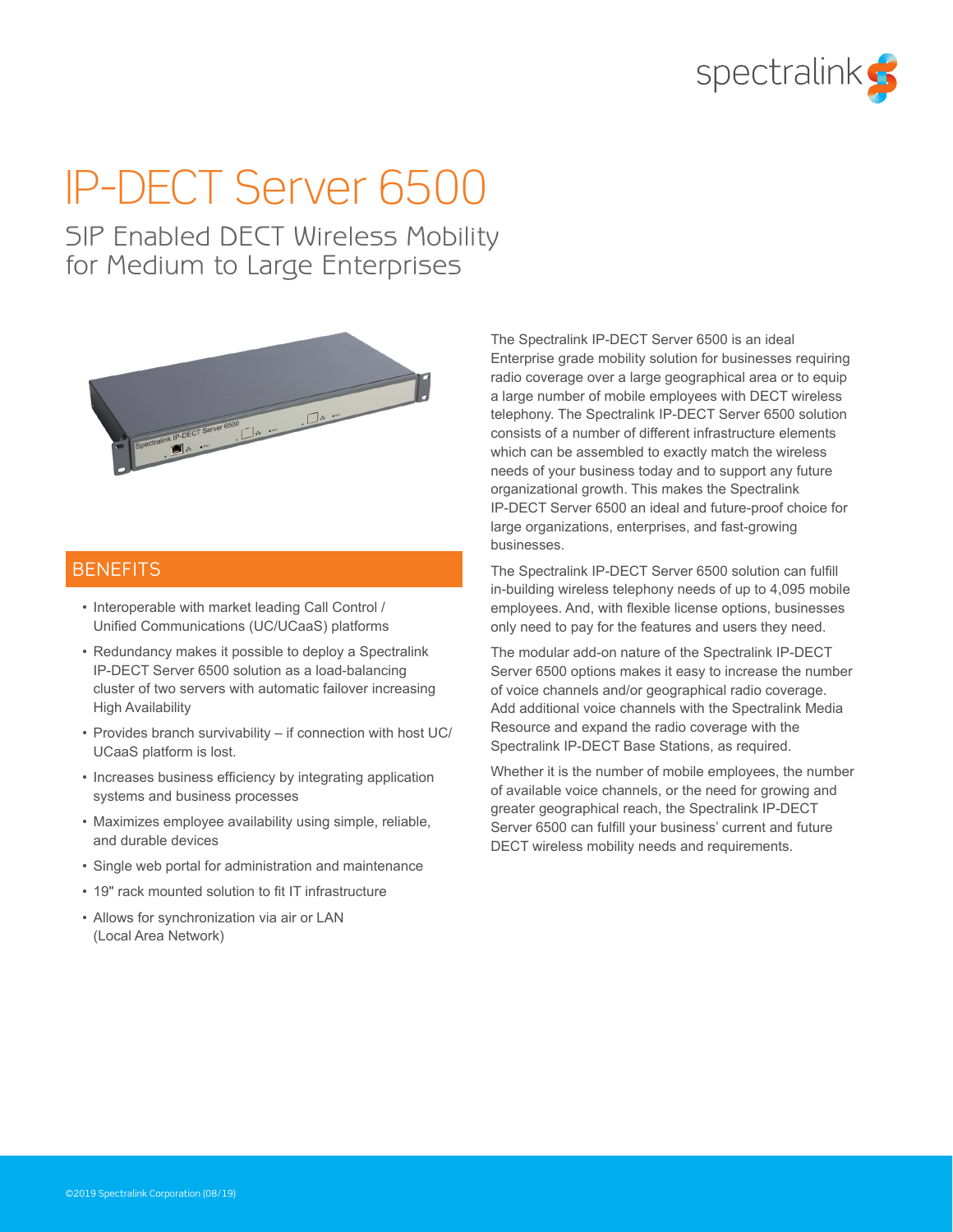### Spectralink IP-DECT Server 6500 Configuration



#### **PROTOCOL SUPPORT**

- Session Initiated Protocol (SIP)
- Broadcast Messaging
- Message Service Functions (MSF)
- XML-RPC
- OAM-REST-API

#### **SIP VOIP SUPPORT**

- Basic call
- CLIP
- Call Hold
- Call Transfer
- Call Waiting
- Music on Hold (MOH)

*Note: Additional advanced telephony solution available depending on integration with host SIP-PBX (Call control platform)*

#### **OPERATION AND MAINTENANCE**

- Web GUI for administration and maintenance of the entire infrastructure
- Provisioning, maintenance, and supervision of all infrastructure components and Spectralink 7000 handsets in the solution
- HTTP with digest authentication
- HTTPS
- Syslog
- SNMP

#### **SYSTEM ARCHITECTURE**

- The Spectralink IP-DECT Server 6500 is a control unit acting as a SIP integration unit to the host SIP Call Control / UC (IP-PBX) platform, which also controls and handles all other infrastructure elements
- Max. no. of:
	- Spectralink IP-DECT IP Base Stations: 1024
	- Simultaneous calls on each IP-DECT Base Station: 11
	- Spectralink Repeaters on each IP-DECT Base Station: 3
	- Spectralink Media Resources: 32
	- Simultaneous calls with one Media Resource (G.711): 32 – Simultaneous calls with 32 Media Resources: 1,024
- Registered Spectralink 7000 handsets: scalable to 4,095 stepwise: 30 users, 150 users, 500 users, 1,500 users, 4,096 users

#### **SUPPORTED CODECS**

- G.711 A-law and μ-law
- G.726 (32 kbps 4 bit ADPCM)
- G.729 (License required)

#### **NETWORKING**

- 10/100 Mbps Ethernet port
- Manual or dynamic host configuration protocol (DHCP)
- Time and date synchronization using Network Time Protocol (NTP)